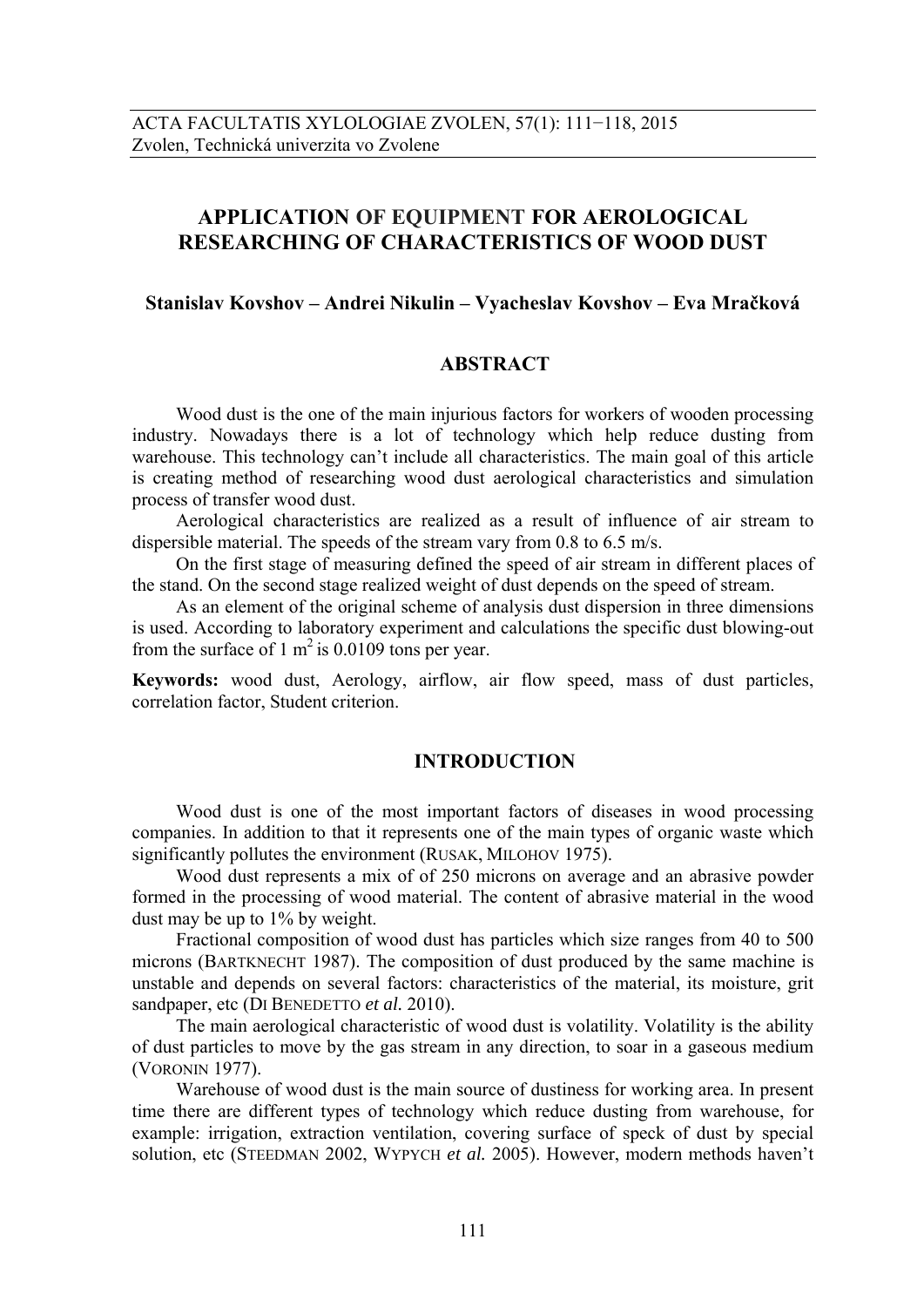necessary quantity of characteristics which consider description of wood dust transfer. Simulation of blowing wood dust on the stand is the way for improve the methods.

# **MATERIAL AND METHODS**

Dust is created by fine dispersed solid particles of an organic or inorganic origin; their size is in the range  $10^{-3}$ – $10^{-7}$  m.

These small solid particles land in the air by their weight and they may float for a certain time. Dust may be a product (flour) a semi-finished product (medicine before tableting), or rubbish (abrasive wood dust) (SLABÁ, TUREKOVÁ 2012).

Dust occurs in two forms. Dust layer on walls, horizontal constructions and surfaces of the production equipment is called aerogel. A dust cloud is called aerosol. The dust may change forms easily. Dust layer may become whirled by vibration, jogs, air stream, etc., and vice-versa a dust cloud changes by sedimentation its state into loose (DAMEC 1998).

A characteristic of dust is that it can create, together with air, a two-particle dispersion system, where one element (air) is a continuous medium and the second (dust) is a dispersed substance, or dispersoid. Dust dispersion has a significant influence on its combustibility and explosibility (BRÁZDA, ZEGZULKA 2011).

The composition of wood

Wood is a natural, heterogeneous colloidal system of structurally similar substances.

Main components (polymers) 90−97%, of which

- 1. Carbohydrates part Cellulose (35−50%)
	- Hemicellulose (20−35%)
	- Aromatic part Lignin (15−30%)
- 2. The accompanying (subsidiary, extractive) ingredient of (3−10%) and the
	- $\triangleright$  Inorganic mineral substances
	- $\triangleright$  Organic monomers and polymers

| Chemical element $(\% )$ | Tree species       |                     |                |  |  |  |
|--------------------------|--------------------|---------------------|----------------|--|--|--|
|                          | coniferous species | broadleaved species | timber species |  |  |  |
|                          |                    | 50.0                |                |  |  |  |
|                          |                    |                     |                |  |  |  |
|                          |                    |                     |                |  |  |  |

**Tab. 1 Chemical composition of wood (POŽGAJ 1997).**

In our experiments we used wood dust, which represents a mix of particles of 225 microns on average and an abrasive powder formed in the processing of wood material. The content of abrasive material in the wood dust may be up to 0.9% by weight. Fractional composition of wood dust has particles which size ranges from 40 to 500 microns.

Before the experiment, wood dust is laid down in form of the hill opened from all sides. After that wood dust is tested for resistance against air stream with the speeds from 0.8 up to 6.5 m/s.

### **TESTING STAND**

A special stand in form of aerodynamic box was constructed for this experiment (Fig. 1).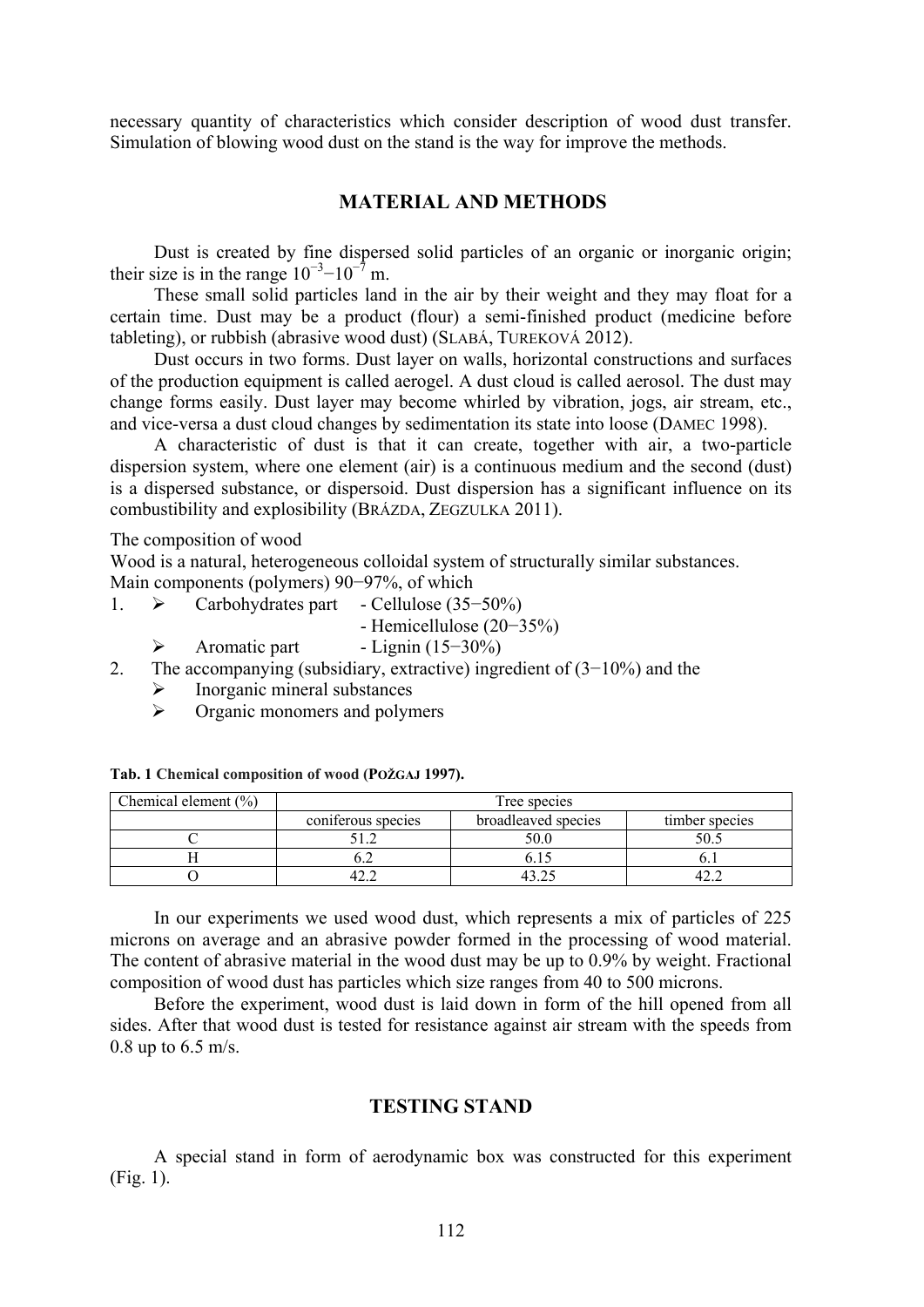

**Fig. 1 The laboratory stand for blowing off of a dispersive material.** 

Testing stand consists from two main components: plastic box (metrics  $350 \times 30 \times 30$  cm) and air-blowing machine. Control consol has different types of regulations (rate of air movement, moving directions, air temperature etc).

Both sides of the box have round holes. One of the holes is connected with an airblowing machine. The speed of the air stream is settled by resistor. The front side of the box is made from organic glass and used for observing the experiment (KOVSHOV 2013). In the centre of the laboratory stand we can see special platform which changing configuration of dusting area.

On the floor of the stand placed 10 square samples  $(20 \times 20 \text{ cm})$  which disposed on the direction of the air stream by terns. Further, samples should be weighted.

### **TYPES OF MEASUREMENTS**

The climatic conditions of the measurements conform to climatic conditions of the real industrial process (temperature 18−24 ºC, humidity <75%, rate of air movement  $< 0.3$  m/s).

The main types of measurements:

1) Rate of air movement 1 m/s;

2) Rate of air movement 4 m/s;

3) Rate of air movement 10 m/s.

However during the experiment the step of rate of air movement was 0.1 m/s. It can be possible make the modelling dusting process open air and inside.

At the first stage of the experiment a value of the wind stream in various zones was received by fulfilling many repeated measurements (Fig.2).



**Fig. 2 Blowing dry particulate material.** 

The measurements were made in 16 points which were on distance of 20 cm across and on 10 cm on a vertical from each other. The blowing was carried out by 2 various wind installations. As a result isolines of air stream distribution were drawn. The most suitable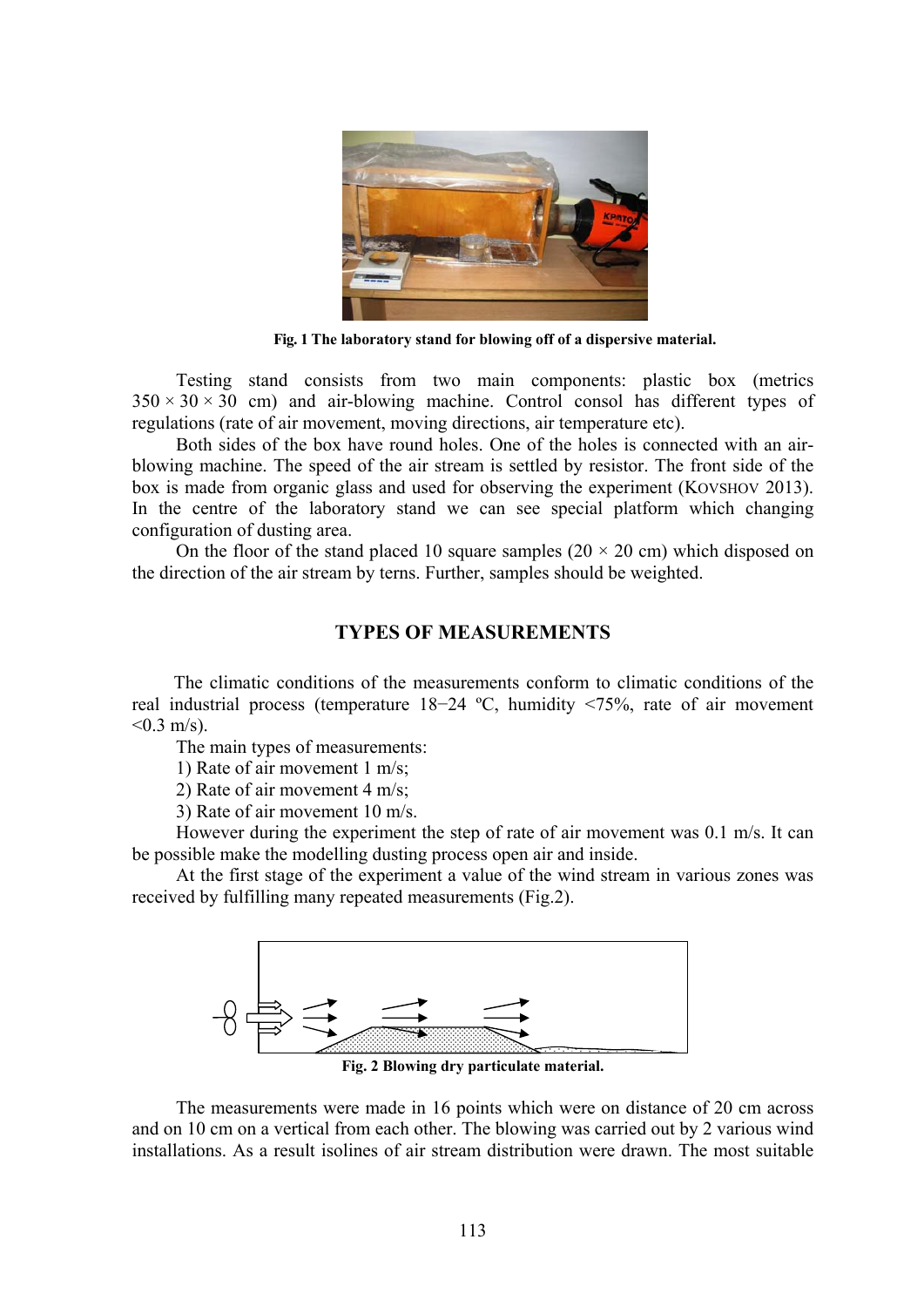point for carrying out the further tests was chosen. The results of the first stage of the experiment are presented on Fig. 3.



**Fig. 3 Distribution of air stream: a - sample №1, b - sample №2.** 

# **RESULTS AND DISCUSSION**

At the second stage of the experiment dependence of changing of the dust weight on a wind speed was defined. For this purpose the loose material put down on the bottom of aerodynamic box. Than it was blown by an air stream with various speed (0.8; 1; 1.2; 1.8; 2.1; 3.5; 4.1; 6.5; m/s). After some period of time  $(t=3 \text{ minutes})$  the dust which had been blown off from a hill was weighted (Tab. 2).

#### **Tab. 2 Results of the experiment.**

| Speed<br>$\left(\frac{m}{s}\right)$ |           |            |       | 1.0        | <u>.</u> | ັ່                     | .                 | ∪.⊾ |
|-------------------------------------|-----------|------------|-------|------------|----------|------------------------|-------------------|-----|
| Weight of blowing dust (mg)         | $\cdot$ v | ^^<br>44.1 | ، . ب | -41.1<br>. | 46.0     | $\sim$ $\sim$<br>108.5 | 200<br>٦u<br>---- |     |

The dependence of change of the wood dust weight on a speed of the wind stream was drawn (Fig. 4).



**Fig. 4 The schedule of wood dust sample weight dependence from air submission speed.** 

It is obvious that obtained data is changing under the linear law. Therefore we will set linear function and we will analyze the results received during the experiment. For this purpose it is necessary to define parameters of function  $y = ax + b$ . We will make function S (ANDRIANOV 1982) (refer with: Eq. 1):

$$
S = \sum_{i=1}^{n} [y_i - ax_i - b]
$$
 (1)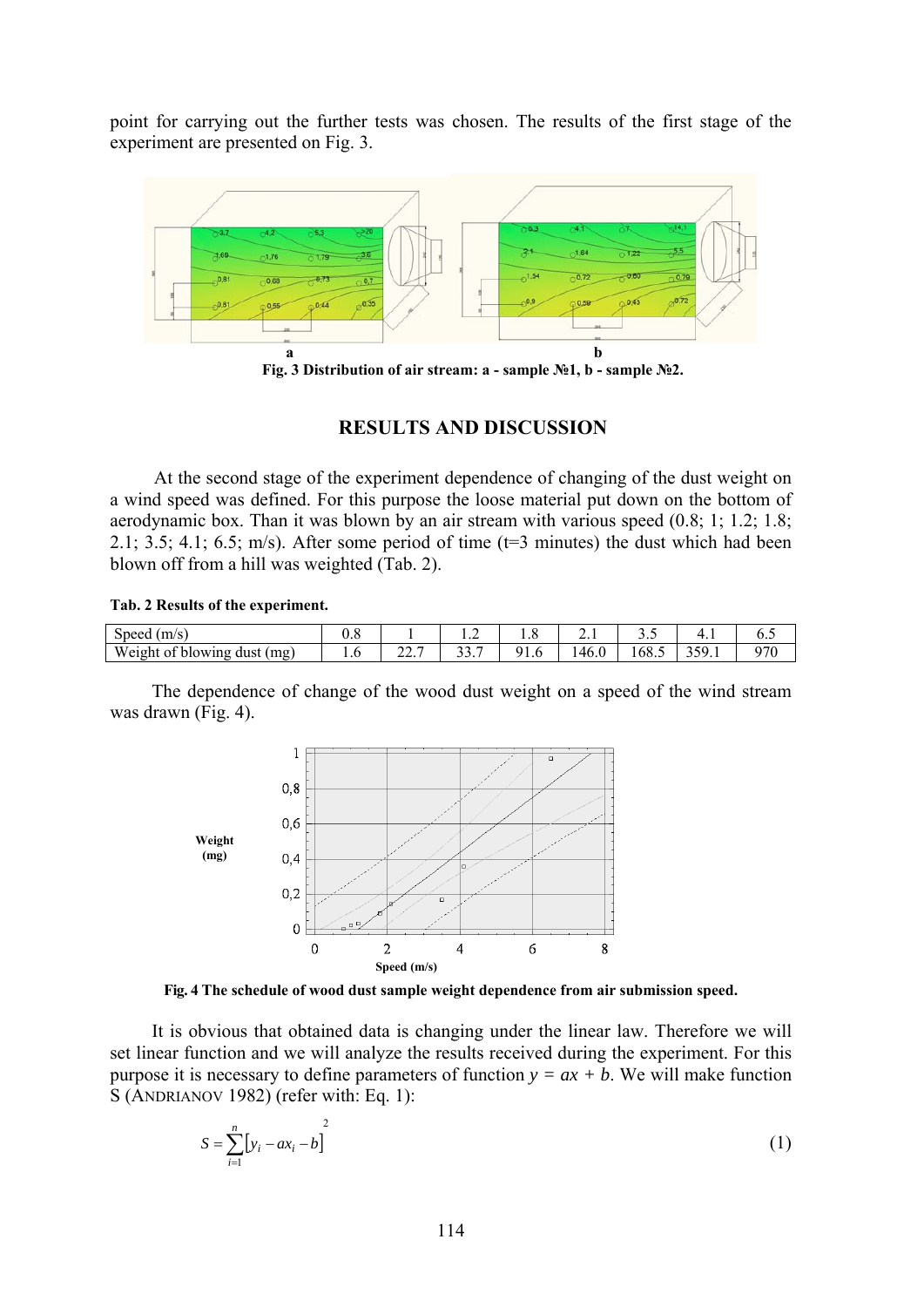After have differentiated the expression on *a* and *b* we generate system of the linear equations. Have solved it we receive the following values of parameters:

$$
a = 0,090656 \qquad b = -0,464457
$$

Correlation factor satisfies to a parity  $-1 \le r \le 1$ . In our case we have  $r \le 1$  that tells about a close arrangement of points to a line of regress. To check up whether the factor of correlation differs from zero it is possible to use Student criterion. The calculated value of criterion is defined under the formul. (refer with: Eq. 2):

$$
t = \frac{\sqrt{n-2}}{\sqrt{1-r^2}}
$$
  $\Rightarrow$  t=2.45 (2)

Value t is compared to the value taken from the table of Student distribution according to a significance value *a* and number of degrees of freedom *n*-1. In our case it equals 2.36 that testifies the high convergence of results.

Experimental stand allows investigating dust carry parameters with high accuracy and analyzed them by standard methods.

That is why we can use this stand for modelling processes of dust formation and dust blowing out taking into account criteria of similarity.

As an object for analysis a typical warehouse of wood dust was chosen. It is situated in the Roman wood-processing factory (village Romanovka, Vsevologsk district, Leningrad region of Russia).

This dust warehouse is 2.7 m of height, 4.9 m of width and 13.5 m of length.

Such emitter has a dust stream in form of triangle prism (Fig. 5) with peaks AB which lay on closest border of the dust hill.



**Fig. 5 Scheme of wood stream.** 

Two other sides CAN and BDM can be defined only symbolically because their borders are eroded by air stream.

The angle of dust blowing  $\beta$  is about 10−15°. This angle remains the same for 50−80 meters form the peak of the prism. Than the higher border of the dust stream goes horizontally for 300−450 meters. After that the dust cloud is dispersed and has no definitive form.

The width of dust stream depends on wind direction. It can be from 6 to 15 meters. The average width is taken according to winds which were the most frequent this year.

The main parameter of the dust stream is concentration of the dust. Its quantity varies according to dust moving. The concentration of the dust depends on dust humidity, dispersed composition, variety of its chemical and substance composition, physical characteristics.

The analysis of grain-size was made by grading screen. The wood dust was classified according to the grain size. As a result we found out that the most part of the grains has diameter 1.6−0.071 mm.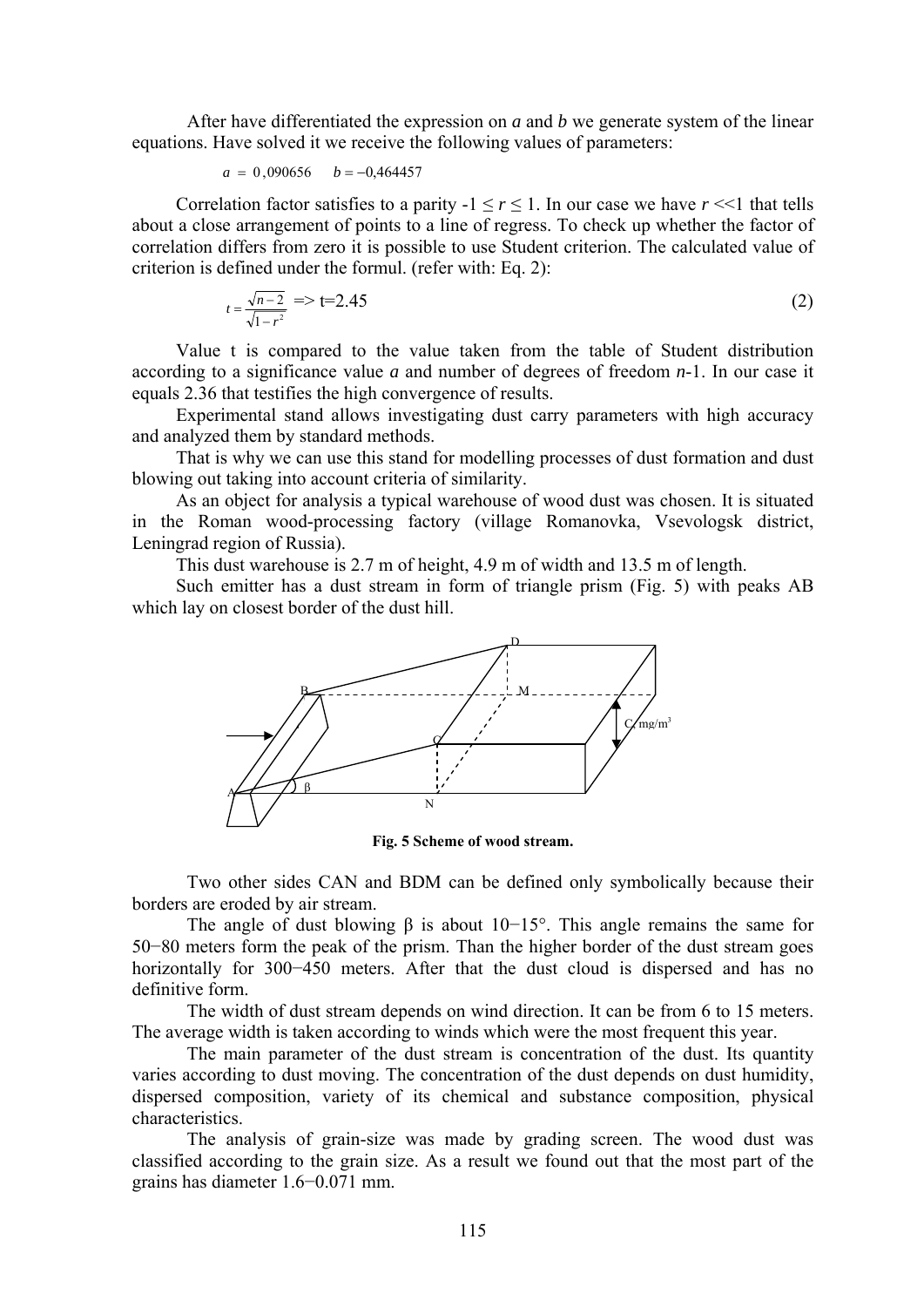The results of the grain-size analysis have shown that the biggest grains from the dust stream accumulate near the warehouse. So, the quantity of the grains bigger than 1.6 mm decreases dramatically in distance of 10 meters. The grains bigger than 0.63 mm represent only 3 % of wood dust in distance of 50 meters. In distance of 70 meters the main part of the grains has diameter less than 0.14 mm.

Thus, the fulfilled research shows that the quantity of big and the smallest dust grains decreases evenly moving away from its source. When the dust stream achieves the industrial buildings it consists mostly from the dust grains with size less than 71 micrometers. That is why while the laboratory research we investigated the quantity of dust which was blown away from the dry surface by the air stream with different speeds.

In laboratory stand the dry warehouse with the wood dust samples from Romanov wood processing manufacture was modelled (Fig. 1). Its surface was 180 cm<sup>2</sup>. The size of grains was 1.6−0.71 mm (mostly 0.4 mm). This model of warehouse was blowing through during 15 minutes by the air stream with speeds from 2 to 10 meters per second. This experiment consisted from 5 stages, each had 6 repeats. The results of the experiment are represented in the Tab. 3.

| $N_2$ | Speed $(m/s)$ | Weight of blowing dust (mg) | Intensity of blowing out the dust (mg/s) |
|-------|---------------|-----------------------------|------------------------------------------|
|       |               |                             | 0.0018                                   |
|       |               |                             | 0.0036                                   |
|       |               |                             | 0.0077                                   |
|       |               |                             | 0.0167                                   |
|       |               | 39.t                        | 0.0440                                   |

**Tab. 3 Results of the experiment of blowing out the dust from the dry surface.** 

According to laboratory experiment and calculations the specific dust blowing-out from the surface of 1  $m^2$  is 0.0109 tons per year.

Due to results of comparative analysis of dust blowing-out parameters in Romanov wood processing factory and experimental data received in laboratory it was deduced that without any dust-suppression means dust blowing-out depends on air stream speed with proportional coefficient  $k=10^6$  (Fig.6).



**Fig. 6 Dependence of blowing-out dust from air stream speed.**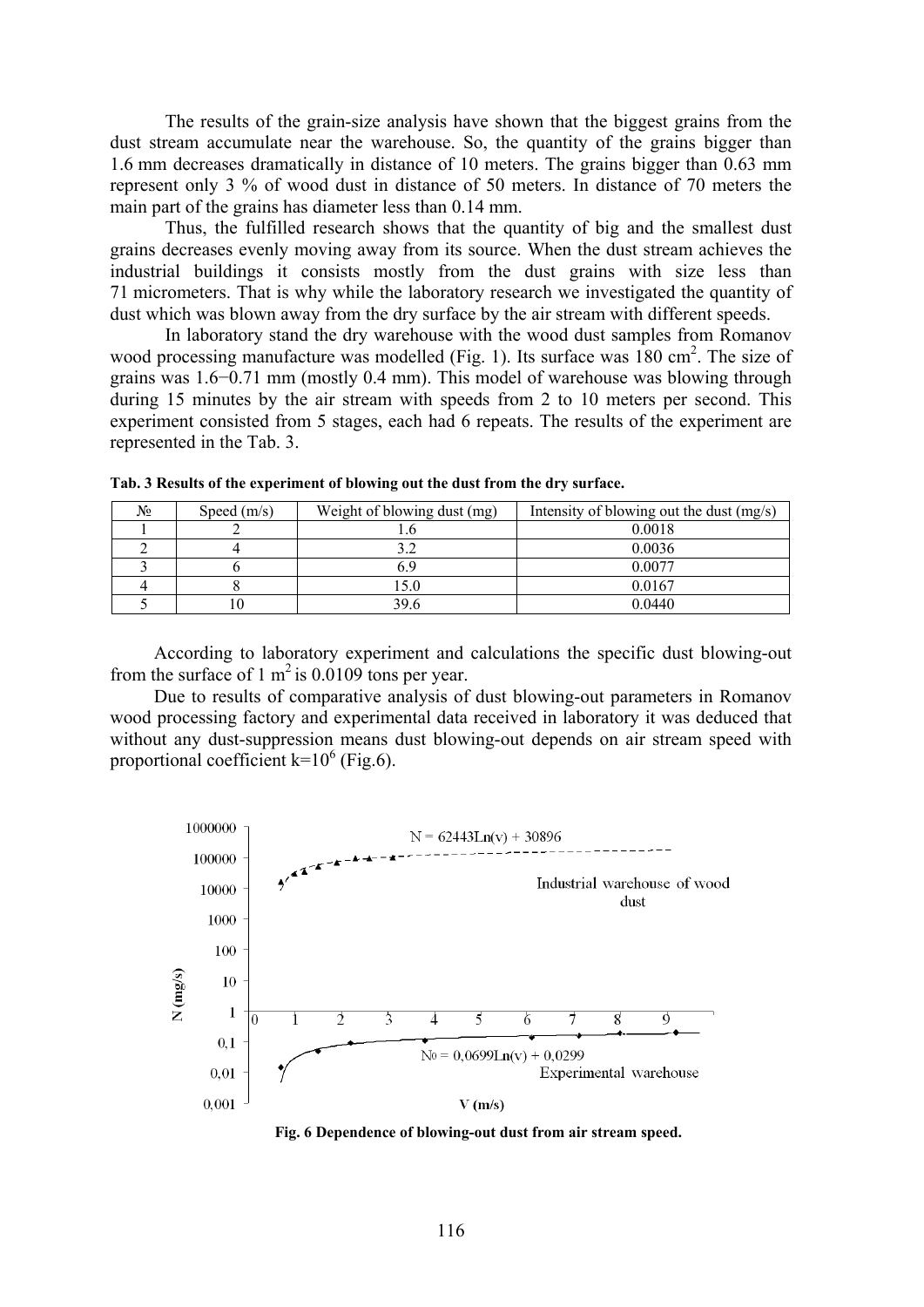# **COMPARISON THE RESULTS OF EXPERIMENTS WITH RESULTS OF OTHERS RESEARCHERS**

The results are comparable with the results of others researches which described the process of dusting from the similar area (PILÃO *et al*. 2006, STEEDMAN 2002, WYPYCH *et al*. 2005). But there is divergence less than 15%. In accordance with publishing by STEEDMAN (2002), constant of proportionality is  $k = 1.1 \cdot 10^6$ .

That fact gives possibility to apply extrapolation of parameters for analyzing technologies for dust suppression which are rarely used in wood processing industry. The experience of mining industry proves that these technologies have considerable potential.

# **CONCLUSION**

According to the study the following conclusions can be made:

- a special stand was created for investigating characteristics of wood dust aerology. This stand allows using different air stream speed and forming different shapes of wood dust;
- two diagrams of wood dust dispersion according to typical speeds (from 0.3 to 2,5 m/s) of airflow are drawn;
- the dependence of the removal of wood dust from the air flow is defined (установлено, что эта зависимость является логрифмической);
- analysis of the grain composition has been made. It has shown that the main part of the dust is represented by the grains with diameter 1.6−0.071 mm;
- dependence of dust blowing-out from the distance and grain-size composition is defined;
- comparative analysis of dust blowing-out parameters in real wood processing factory and experimental data received in laboratory has shown that without any dustsuppression means dust blowing-out depends on air stream speed with proportional coefficient  $k = 10^6$ .

#### **REFERENCES**

ANDRIANOV, E.I. 1982. Methods for determination of structural and mechanical properties of powder materials. Moscow: Chemistry. 1982. 256 p. ISBN 5-8265-0425-0.

BARTKNECHT, W. 1987. Dust explosion: course, prevention, protection. Springer Verlag. 1987. 679 p. ISBN 1-8488-2640-0.

BRÁZDA, R., ZEGZULKA, J. 2011. Wall Pressure Issues in the Aeration of Bulk Material Silos, Powder Technology, 206(3): 252−258, ISSN 0032-5910.

DAMEC, J *et al*. 1999. Protivýbuchová prevence v potravinářství a zemědělství. Ostrava : SPBI, ISBN 80-86111-41-8.

DI BENEDETTO, A., RUSSO, P., AMYOTTE, P., MARCHAND, N. 2010. Modelling the effect of particle size on dust explosions. Chemical Engineering Science, 65: 772-779. ISSN 0163-0498.

KOVSHOV, S. 2013. Biological ground recultivation and in increase of soil fertility. International Journal of Ecology & Development, 25(2): 105−113. ISSN 0973-7308.

PILÃO, R., RAMALHO, E., PINHO, C. 2006. Explosibility of cork dust in methane/air mixtures. Journal of Loss Prevention in Process Industries, 19: 17−23. ISSN 0617-2227.

POŽGAJ, A., KURJATKO, S., BABIAK, M., CHOVANEC, D. 1997. Štruktúra a vlastnosti dreva. Bratislava : Príroda a. s., s. 24–148, 248–261, ISBN 80-07-00960-4.